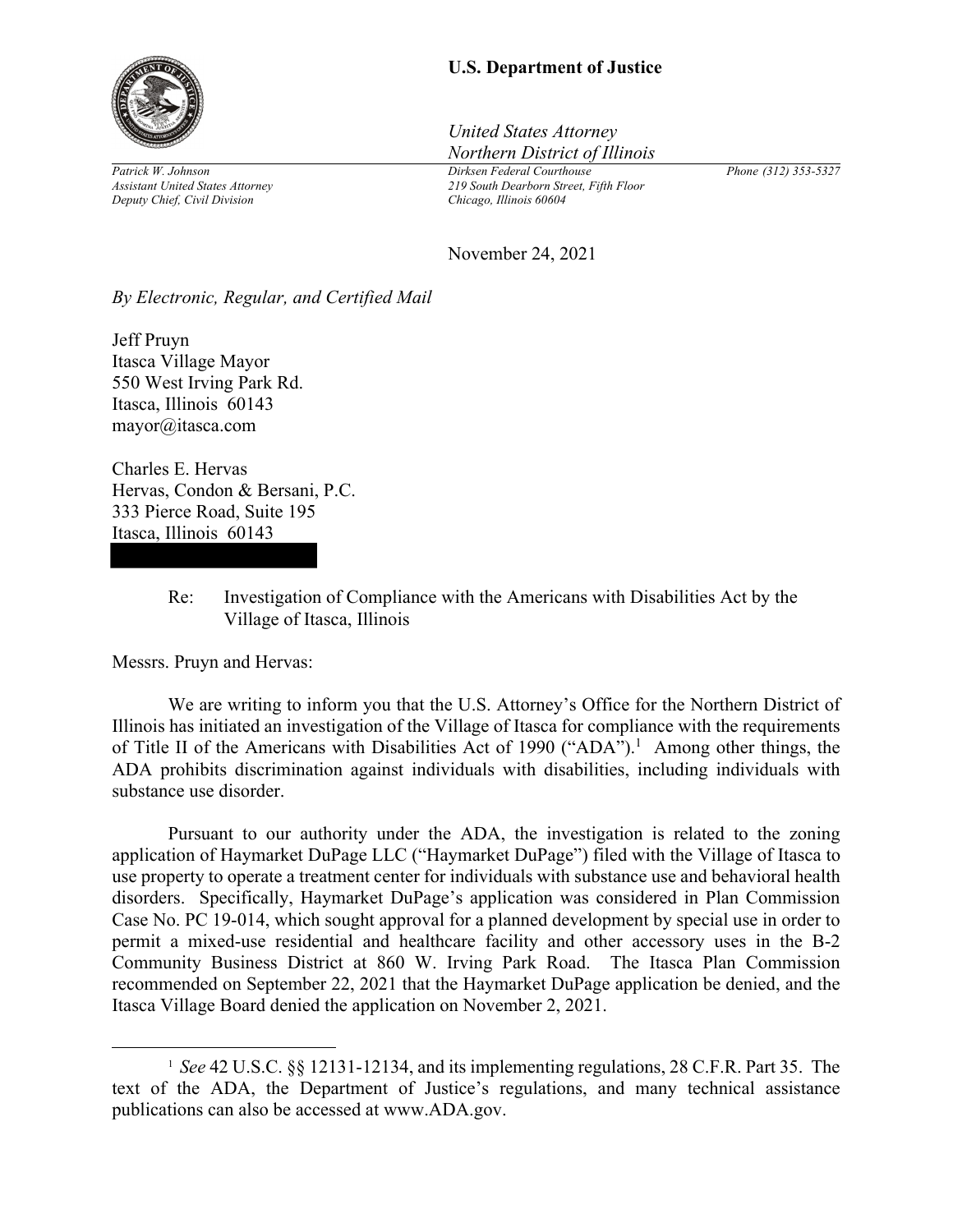We ask that you provide the following information within thirty (30) calendar days of the date of this letter. If any of the information requested is not available in writing, please provide corresponding documents, written policies, or other written material that addresses the substance of the information requested. This request falls within DOJ's federal law enforcement authority. Such authority creates exceptions to statutes that may otherwise limit disclosure of private information.

## **Information Requested**

- 1. The name, address, and telephone number of the individual to whom this office should direct any future questions and correspondence. Please indicate if this person has authority to negotiate a settlement of this matter.
- 2. Other than the Village's current Zoning Map and Bylaws, produce any previous zoning maps and bylaws in effect since 2016.
- 3. Any lists or other documents that contain the address and/or location of any business or organization in the Village that provides diagnosis, treatment, recovery support, or any other services to individuals suffering from substance use or mental health disorders.
- 4. Copies of any applications for site plan approval, special use permits, plan developments, certificates of completion, certificates of occupancy, rezoning, variances, amendments to the Village's Zoning Bylaws or Zoning Map, or similar applications to use land in the Village to provide diagnosis, treatment, recovery support, or any other services to individuals suffering from substance use or mental health disorders since 2005. For each such application, provide a statement of whether the application was approved or denied, the zoning district where the entity sought to locate, the date of such approval or denial, and the reasons for approval or denial.
- 5. State whether the Village has had any pre-application meetings or inquiries since 2005 (that did not result in an application) about using land in the Village to provide diagnosis, treatment, recovery support, or any other services to individuals suffering from substance use or mental health disorders. If so, identify when, where, and with whom those meetings occurred, and describe the type of facility being discussed and the outcome of those discussions.
- 6. Copies of any applications for site plan approval, special use permits, plan developments, certificates of completion, certificates of occupancy, rezoning, variances, amendments to the Village's Zoning Bylaws or Zoning Map, or similar applications to use land in the Village by or concerning any Healthcare Facility as defined under the Itasca Zoning Ordinance since 2005. For each such application, provide a statement of whether the application was approved or denied, the zoning district where the entity sought to locate, the date of such approval or denial, and the reasons for approval or denial.
- 7. Identify Village policies or procedures for requesting a reasonable accommodation to the Village's Zoning Ordinance pursuant to the federal Fair Housing Act or the Americans with Disabilities Act, and produce all documents that contain or are sufficient to show these policies or procedures.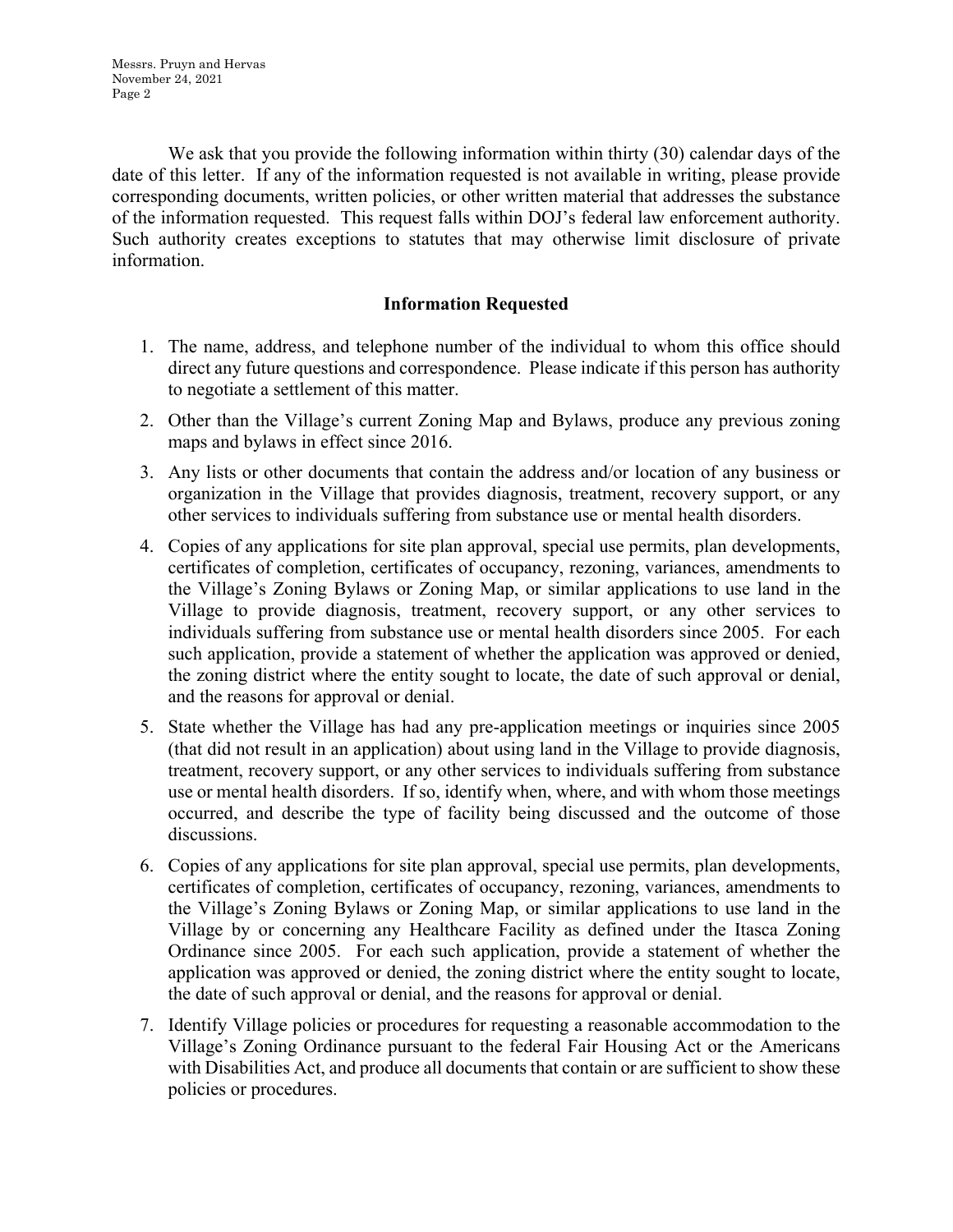- 8. All communications<sup>2</sup> and documentation related to the Village's 2019 decision to classify Haymarket DuPage as a planned development for purposes of zoning proceedings rather than a healthcare facility.
- 9. All communications related to Haymarket DuPage between the Village of Itasca, its employees, representatives, or counsel (collectively, the "Village")<sup>3</sup> and either of the following two interested parties in the Haymarket DuPage Plan Commission hearing: (1) Itasca Fire Protection District, including its employees, representatives, or counsel (collectively, the "Fire Department"); or (2) Itasca School District No. 10, its employees, representatives, or counsel (collectively, "School District"). Responsive documents or communications that are publicly available on the Village website or that Haymarket DuPage was copied on need not be produced.
- 10. State whether there were any meetings or verbal communications related to Haymarket DuPage between the Village and either of the two interested parties listed in item 9 above that occurred outside of the hearing process and outside the presence of Haymarket DuPage. If so, for each such meeting or communication, provide the date and location, identify the participants, and produce any recordings, documents, or notes.
- 11. All internal communications of the Village and documentation created by the Village related to Haymarket DuPage.
- 12. All communications and documentation related to Haymarket DuPage between the Village and Sarah Ketchum, including both consulting firms she worked for (The Kenrich Group LLC, which has been acquired by HKA Global, Inc.), or their counsel. Responsive documents and communications that are publicly available on the Village website or that Haymarket DuPage was copied on need not be produced.
- 13. All communications and documentation between the Village and Lissa Druss, directly or through counsel, related to Haymarket DuPage. Responsive documents and communications that are publicly available on the Village website or that Haymarket DuPage was copied on need not be produced.
- 14. All communications and documentation between the Village and North DuPage Special Education Cooperative representatives or counsel related to Haymarket DuPage.
- 15. All communications and documentation between the Village and Lake Park High School District 108 representatives or counsel related to Haymarket DuPage.
- 16. All communications and documentation between the Village and Superior Ambulance Service representatives or counsel related to Haymarket DuPage.

<sup>3</sup> "Employees" and "representatives" used throughout this letter shall include both current and former employees/representatives. "Representatives" includes any staff or experts hired or retained in connection with the Haymarket DuPage zoning hearing before the Plan Commission.

<sup>&</sup>lt;sup>2</sup> "Communications" in the requests in this letter means correspondence, notes, records, letters, memoranda, reports, emails (both work and personal), and texts (both work and personal), instant messages, posts on messaging apps, and other documents (including transcriptions, logs, and audio and video recordings).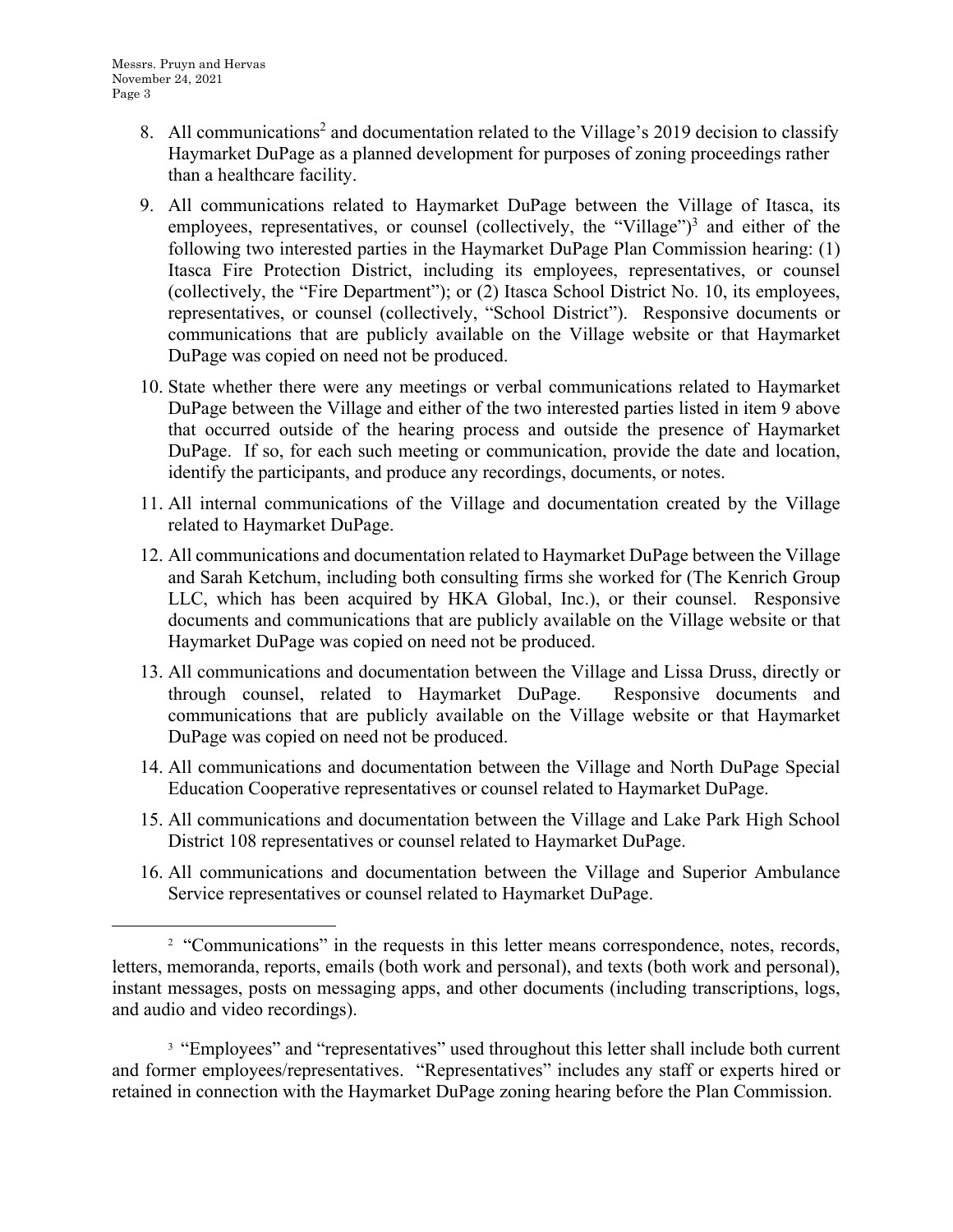- 17. State whether the Village has ever hired an expert to evaluate the economic impact of an application for a special use permit or a planned development since 2005. If so, produce all communications and documentation relating to any such expert and the work performed by the expert.
- 18. All communications and documentation relating to any application for a special use permit to operate a business, service, or organization that is nonprofit and exempt from paying property taxes, including but not limited to (1) American Academy of Pediatrics; (2) Gift of Hope Organ and Tissue; and (3) National Safety Council.
- 19. Identify all applications for a special use permit or a planned development since 2005 in which the Village requested that the applicant submit an economic impact statement as part of the application process. For each such application, produce all communications and documentation relating to the economic impact statement.
- 20. Identify all applications for a special use permit or a planned development since 2005 where the Fire Department participated by submitting documentation or statements to the Plan Commission. For any such application, produce all communications and documentation relating to the Fire Department's participation.
- 21. All documentation and information provided by the Fire Department to the Illinois State Fire Marshal related to mutual aid given to or received from other communities for the years 2014 to the present. State whether the Village ever asked for this information in connection with the Haymarket DuPage hearing.
- 22. Identify all applications for a special use permit or a planned development since 2005 where the School District participated by submitting documentation or statements to the Plan Commission. For any such application, produce all communications and documentation relating to the School District's participation.

We have attempted to limit the areas of inquiry to expedite the initial phase of this investigation, and we are willing to work with you to minimize any burdens that would be imposed upon you or your staff in providing this information.

 In addition to providing us with the requested information, we invite you to provide us with any other information that you believe is relevant to our inquiry. We may want to interview certain Village employees, agents, or officials as well. We will let you know as soon as possible of any need to interview such persons.

 Finally, we request that the Village maintain any and all records, documents, files, or tapes that could be relevant to this investigation in their current form. To the extent that such records are contained in a computer system, computer files should not be altered or destroyed pending completion of our investigation.